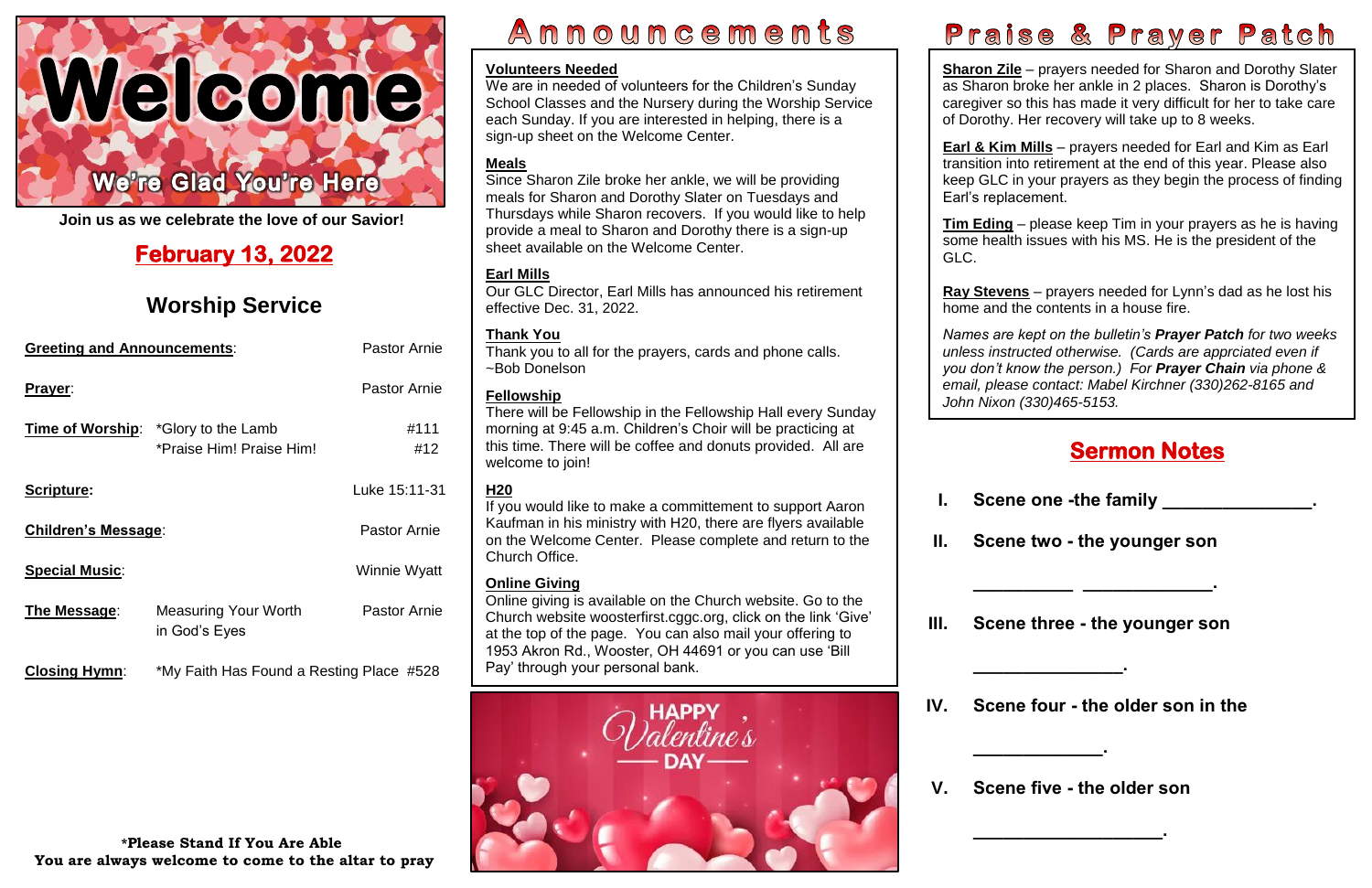### **Scripture Luke 15:11-31 NIV**

**<sup>11</sup>** Jesus continued: "There was a man who had two sons. **<sup>12</sup>** The younger one said to his father, 'Father, give me my share of the estate.' So he divided his property between them. **<sup>13</sup>** "Not long after that, the younger son got together all he had, set off for a distant country and there squandered his wealth in wild living. **<sup>14</sup>** After he had spent everything, there was a severe famine in that whole country, and he began to be in need. **<sup>15</sup>** So he went and hired himself out to a citizen of that country, who sent him to his fields to feed pigs. **<sup>16</sup>** He longed to fill his stomach with the pods that the pigs were eating, but no one gave him anything. **<sup>17</sup>** "When he came to his senses, he said, 'How many of my father's hired servants have food to spare, and here I am starving to death! **<sup>18</sup>** I will set out and go back to my father and say to him: Father, I have sinned against heaven and against you. **<sup>19</sup>** I am no longer worthy to be called your son; make me like one of your hired servants.' **<sup>20</sup>** So he got up and went to his father. "But while he was still a long way off, his father saw him and was filled with compassion for him; he ran to his son, threw his arms around him and kissed him. **<sup>21</sup>** "The son said to him, 'Father, I have sinned against heaven and against you. I am no longer worthy to be called your son.' **<sup>22</sup>** "But the father said to his servants, 'Quick! Bring the best robe and put it on him. Put a ring on his finger and sandals on his feet. **<sup>23</sup>** Bring the fattened calf and kill it. Let's have a feast and celebrate. **<sup>24</sup>** For this son of mine was dead and is alive again; he was lost and is found.' So they began to celebrate. **<sup>25</sup>** "Meanwhile, the older son was in the field. When he came near the house, he heard music and dancing. **<sup>26</sup>** So he called one of the servants and asked him what was going on. **<sup>27</sup>** 'Your brother has come,' he replied, 'and your father has killed the fattened calf because he has him back safe and sound.' **<sup>28</sup>** "The older brother became angry and refused to go in. So his father went out and pleaded with him. **<sup>29</sup>** But he answered his father, 'Look! All these years I've been slaving for you and never disobeyed your orders. Yet you never gave me even a young goat so I could celebrate with my friends. **<sup>30</sup>** But when this son of yours who has squandered your property with prostitutes comes home, you kill the fattened calf for him!' **<sup>31</sup>** "'My son,' the father said, 'you are always with me, and everything I have is yours.

Web: [www.woosterfirst.cggc.org](http://www.woosterfirst.cggc.org/) E-mail: info@woosterfirst.cggc.org Phone: (330) 262-3691 Facebook: First Church of God



| <b>Week at a Glance</b> |                          |                                      |
|-------------------------|--------------------------|--------------------------------------|
| <b>TODAY:</b>           | 8:00a.m.                 | <b>Bible Study</b>                   |
|                         | 9:15 a.m.                | <b>Sunday School</b>                 |
|                         | $9:45$ a.m.              | Fellowship                           |
|                         | $9:45$ a.m.              | Children's Choir<br>Practice         |
|                         | $10:30$ a.m.             | Worship                              |
| MON $14th$ :            | All Day                  | Valentine's Day                      |
| <b>TUES 15th:</b>       | 4:30 p.m.                | <b>TOPS</b>                          |
| <b>WED 16th:</b>        | $9:15$ a.m.              | Women's Bible Study                  |
| <b>THUR 17th:</b>       | 8:30a.m.<br>$10:30$ a.m. | <b>Line Dancing Class</b><br>Al-Anon |

### **Attendance Last Sunday**

**91 Offering Last Sunday** 

**\$2,589.00**

# **First Church<br>Cof God**

### **Ministerial Staff**

**Senior Pastor: Arnie Kaufman**

Home Phone: (330) 264-6388 E-mail: [pastor@woosterfirst.cggc.org](mailto:pastor@woosterfirst.cggc.org) Office Hours: 9:00 a.m. – 1:00 p.m., Monday - Friday

**Secretary: Amanda McVay-White**

Church Phone: (330) 262-3691 E-Mail: info@woosterfirst.cggc.org Office Hours: 7:30 a.m. – 12:30 p.m., Monday - Thursday **Contact Us At …** 1953 Akron Road Wooster, OH 44691

### **Service Cancellation**

- Will be announced over the WQKT radio station
- Outgoing answering machine message to inform of cancellation
- Announcement on the Church's Web Page
- Announcement on the Church's Facebook Page



YouTube QR Code